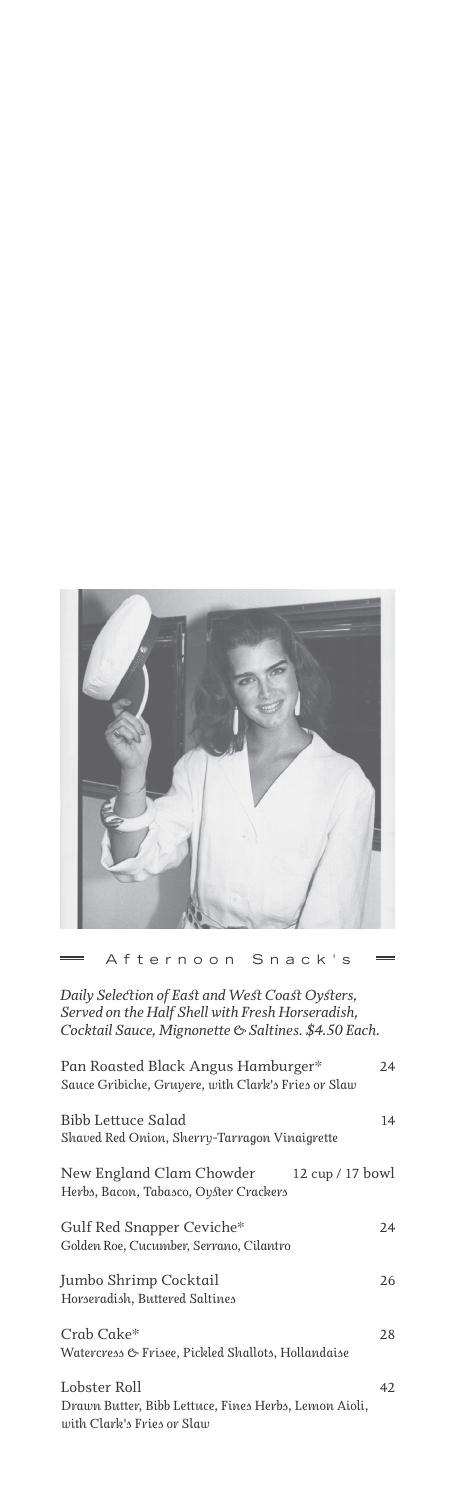

HAPPY HOUR

 $\frac{1}{2}$ 

#### *Happy Hour Monday - Friday, 3 to 5pm*

*Half Priced Burgers Half Priced Martinis 50¢ off Oysters \$5 Oyster Shooters*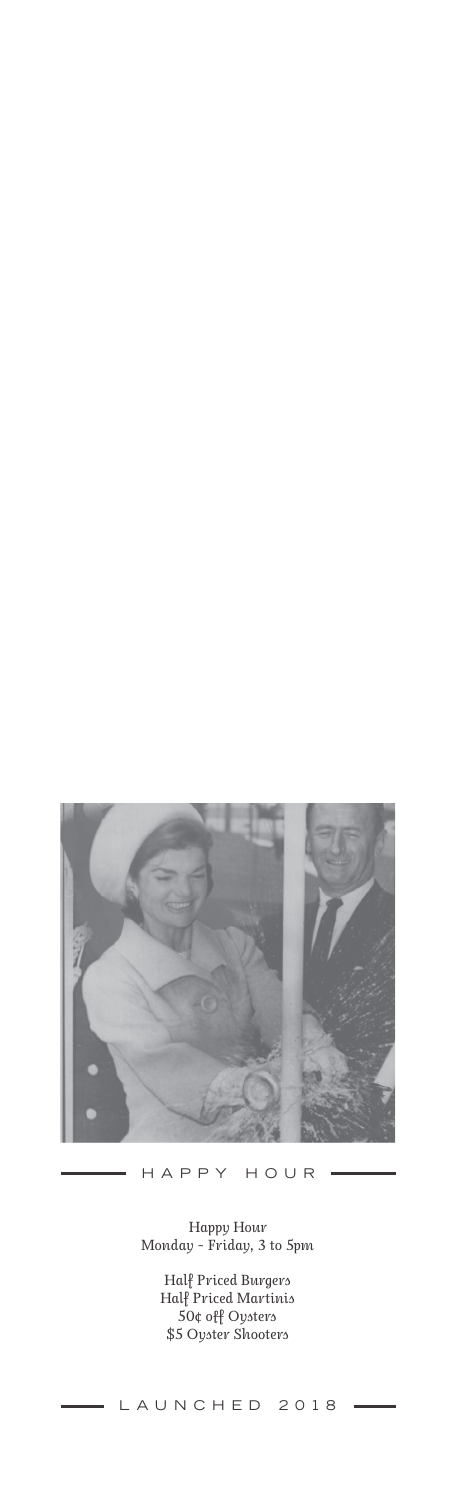### SPRITZERS *16 each*

## *Clark's Crush St. Germain, Falernum, Chartreuse, Lemon & Lime, Cava*

*Pamplemousse 75 Hayman's London Dry Gin, Combier Pamplemousse, Grapefruit Juice, Cava*

*Cappelletti Spritz Cappelletti Aperitivo, Citrus, Cava, Orange* 

> MARTINIS *20 each*

*Stirred Vesper Hayman's Gin, Vodka, Cap Corse Kina, Lemon Twist*

*Aspen Espresso Martini 1876 Vodka, St. George Nola, Giffard Vanille, Cacao, Stumptown Espresso*

*Cap Corse Reviver Cap Corse, Curaçao, Hayman's Gin, Lemon* *Rye Manhattan Templeton 4yr Rye, Cocchi Torino, Angostura* 

*Classic Martini Shaken with choice of 1876 Vodka or Hayman's Gin, Noilly Prat & Olive or Twist* *Aviation Hayman's Gin, Luxardo Maraschino, Creme de Violette, Lemon*

COCKTAILS *18 each*

*Aspen Mule Ask your server about our daily mule* 

*Clark's Pimm's Cup Pimm's, Hayman's Gin, Cocchi Americano, Mint Grapefruit Tincture, Cucumber, Lemon, Ginger Ale*

*Agua de Fuego Lalo Blanco Tequila, Cucumber-Serrano Agua Fresca, Creole Shrub, Lime, Spicy Esplette Salt* 

*Alpenglow Doña Vega Espadin Mezcal, Aperol, Lime, Pineapple Gum, Smoked Salt*

*Passionfruit Pisco Sour Control C Pisco, Chinola Passionfruit Liqueur, Fresh Lime, Egg White*

*Silver Queen Mai Tai Plantation 3 Star Rum, Dry Curaçao, Orgeat, Lime, Hamilton 151 Float*

*The Blonde Apricot Hayman's London Dry Gin, Cocchi Americano, Dolin Blanc, Giffard Apricot Liqueur*

*Stay Gold Centenario Añejo Tequila, Clement Orange Shrub, Fiery Ginger, Lime, Peychaud's Bitters*

*Vieux Carré Frapin Cognac, Nine Banded Wheated Whiskey, Cocchi Torino, Benedictine, Peychaud's Bitters*

*Daily Cocktail Ask your server about our daily seasonal recipe*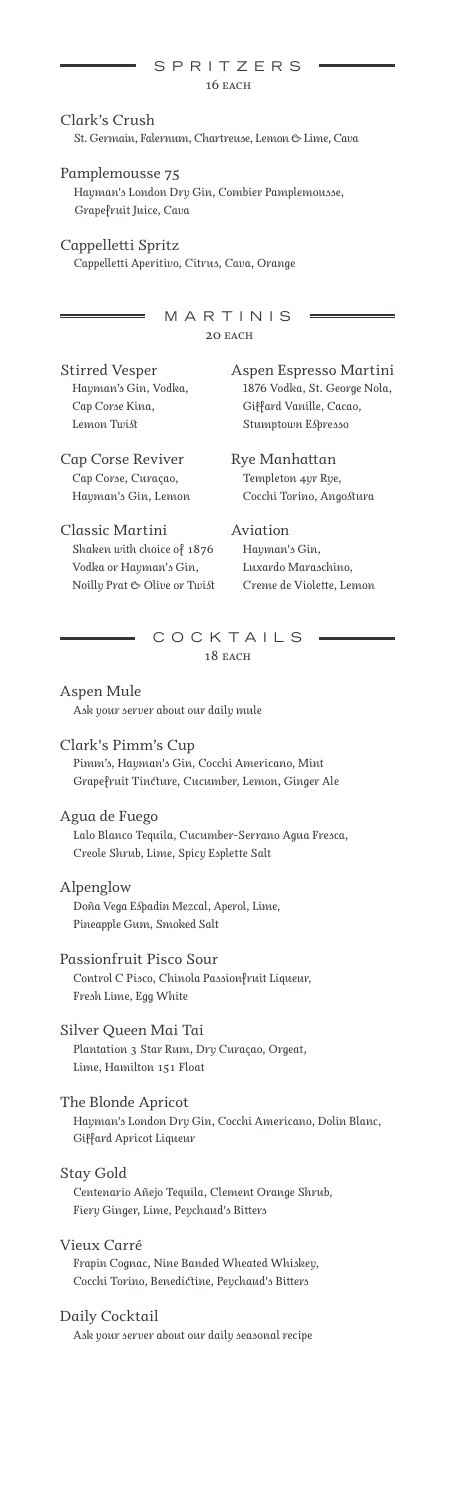| Blanco Tequila—     |    |                       |     |
|---------------------|----|-----------------------|-----|
| Arette              | 14 | Extra Añejo Tequila-  |     |
| Tequila Ocho        | 15 | El Tesoro Paradiso    | 36  |
| <b>LALO</b>         | 15 | Jose Cuervo           | 58  |
| Casamigos           | 16 | Reserva de La Familia |     |
| El Tequileno        | 16 | Tears of Llorana      | 85  |
| Fortaleza           | 18 | Casa Dragones Joven   | 96  |
| Los Arango          | 18 | Clase Azul Ultra      | 295 |
| Clase Azul          | 38 |                       |     |
|                     |    | $Mezcal$ —            |     |
| Reposado Tequila—   |    | Doña Vega Espadin     | 14  |
| Casamigos           | 17 | Madre                 | 15  |
| ArteNOM 1414        | 18 | Rey Campero Espadin   | 15  |
| Tequila Ocho        | 18 | Hacienda de Bañuelos  | 35  |
| Fortaleza           | 22 | Lagrimas de Dolores   | 40  |
| Don Julio Primavera | 38 | El Jolgorio Arroqueno | 45  |
| Clase Azul          | 48 |                       |     |
|                     |    | Other Agave-          |     |
| Añejo Tequila—      |    | 5 Sentidos Bicuixe    | 65  |
| Gran Centenario     | 15 |                       |     |
| Casamigos           | 19 |                       |     |
| Arette              | 24 |                       |     |
|                     |    |                       |     |

## $\begin{array}{cccc}\n\hline\n\end{array}$  RUM =

| $Cariblean-$                     |    |
|----------------------------------|----|
| El Dorado 5yr, Guyana            | 14 |
| Plantation 3 Star White, Panama  | 14 |
| Wray & Nephew Overproof, Jamaica | 14 |
| El Dorado 12yr, Guyana           | 16 |
| Panama Pacific 23yr, Panama      | 20 |
| United States-                   |    |
| Bear Creek White, Colorado       | 14 |
| Bear Creek Spiced, Colorado      | 14 |

# $\longrightarrow$  VODKA  $=$

| 1876 Vodka, TEXAS                    | 14 |
|--------------------------------------|----|
| Deep Eddy Ruby Red Grapefruit, TEXAS | 14 |
| Aspen Vodka, ASPEN                   | 15 |
| Dripping Springs, TEXAS              | 15 |
| Lift, COLORADO                       | 15 |
| Titos, TEXAS                         | 15 |
| Ketel One, NETHERLANDS               | 16 |
| Grey Goose, FRANCE                   | 17 |
| Beluga Gold Line, RUSSIA             | 50 |
|                                      |    |

## $\qquad \qquad \qquad$  BRANDY  $\qquad$

| $Cognac$ —                            |    |
|---------------------------------------|----|
| Pierre Ferrand 1840, GRANDE CHAMPAGNE | 16 |
| $Grapha-$                             |    |
| D. Bortolo Nardini, BASSANO, ITALY    | 14 |
| Jacopo Poli Torcolato                 | 38 |
| Jacopo Poli Moscato                   | 38 |
| Eau de Vie-                           |    |
| Riesetbauer Apricot, AUSTRIA          | 30 |
| Riesetbauer Raspberry, AUSTRIA        | 40 |
| $Calvados-$                           |    |
| Adrian Camut 6yr, FRA                 | 28 |
| $Other-$                              |    |
| Control C Pisco, CHILE                | 14 |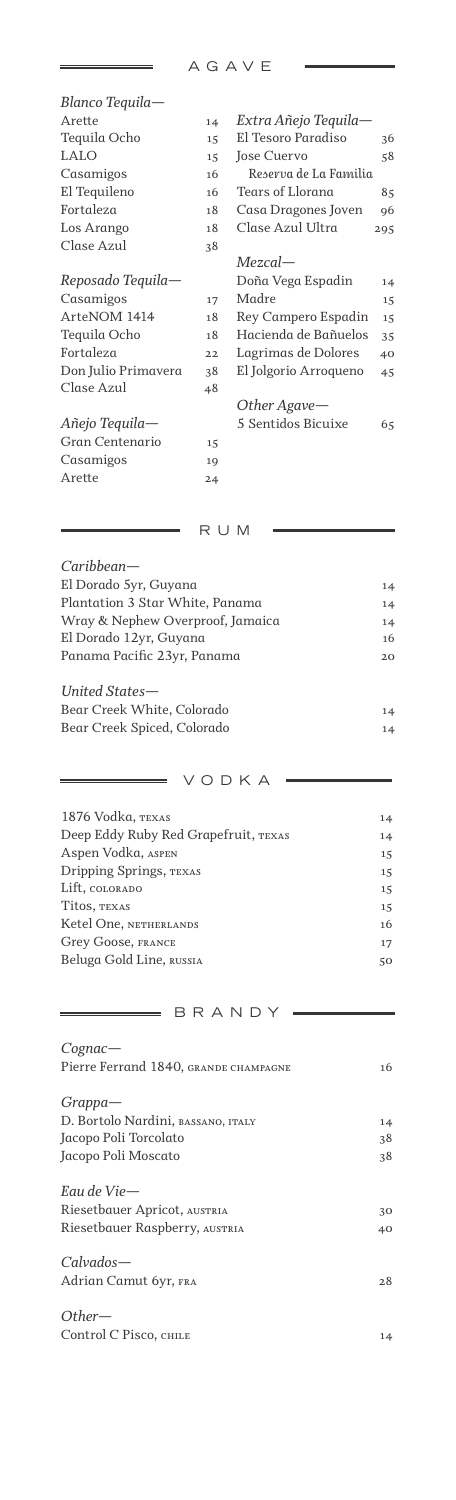WHISKEY

 $\equiv$ 

| Bourbon—                                     |    |
|----------------------------------------------|----|
| Brother's Bond                               | 16 |
| Nine Banded Straight                         | 16 |
| Smoke Wagon Straight                         | 16 |
| Four Roses Single Barrel                     | 18 |
| Nine Banded Wheated                          | 18 |
| Stranahan's                                  | 18 |
| <b>Bardstown Fusion</b>                      | 20 |
| <b>Black Maple Hill</b>                      | 20 |
| Four Roses Small Batch Select                | 20 |
| Pinhook 6yr Vertical                         | 20 |
| Gun Fighter 13yr Tennessee Orphan Barrel     | 22 |
| Smoke Wagon Small Batch                      | 25 |
| <b>Garrison Brothers</b>                     | 25 |
| George T Stagg Barrel Proof Uncut Filtered   | 30 |
| Elmer T. Lee                                 | 30 |
| $Rye-$                                       |    |
| Rittenhouse Rye                              | 14 |
| The Family Jones Rye                         | 15 |
| Pinhook Rye                                  | 15 |
| High West Double Rye                         | 15 |
| Templeton Rye                                | 15 |
| Willett 4yr Rye                              | 24 |
| Thomas Handy Sazerac                         | 24 |
| $Irish-$                                     |    |
| <b>Bushmills</b>                             | 14 |
| <b>Black Bush</b>                            | 18 |
| Green Spot Single Pot                        | 20 |
| Other Whiskey-                               |    |
| Ezra Brooks Sour Mash                        | 14 |
| Mellow Corn Bonded                           | 14 |
| Pendleton Canadian Whisky                    | 14 |
| Stranahan's 'Blue Peak' Colorado Single Malt | 20 |
| St George 'Baller' Single Malt               | 20 |
|                                              |    |

WHISKY

 $\bar{z}$ 

| $Single$ Malt-                           |    |
|------------------------------------------|----|
| <b>G&amp;M Macallan 9, SPEYSIDE</b>      | 20 |
| Lagavulin 8, ISLAY                       | 20 |
| Springbank 'Longrow' Peated, CAMPBELTOWN | 20 |
| Highland Park 12, ORKNEY                 | 22 |
| Balvenie 14 'Carribean Cask', SPEYSIDE   | 28 |
| Macallan 12, SPEYSIDE                    | 30 |
| McDonald's Ben Nevis, HIGHLANDS          | 32 |
| Highland Park 18, ORKNEY                 | 42 |
| Macallan 'Harmony Collection, SPEYSIDE   | 50 |
| Macallan 18, SPEYSIDE                    | 96 |
| Blended Malt-                            |    |
| Glenlivet 'Founder's Reserve'            | 14 |
| Johnnie Walker Black Label               | 16 |
| Douglas Laing's 'Rock Oyster' Peated     | 18 |
| Japanese—                                |    |
| Suntory Toki                             | 18 |
| Nikka Taketsuru Pure Malt                | 28 |
| Hakushu Single Malt 12 yr                | 32 |
|                                          |    |
| GIN                                      |    |

### *Hayman's London Dry, england 14 Dripping Springs, texas 15 Hayman's Old Tom, england 15 The Botanist, scotland 17 Plymouth, london 18*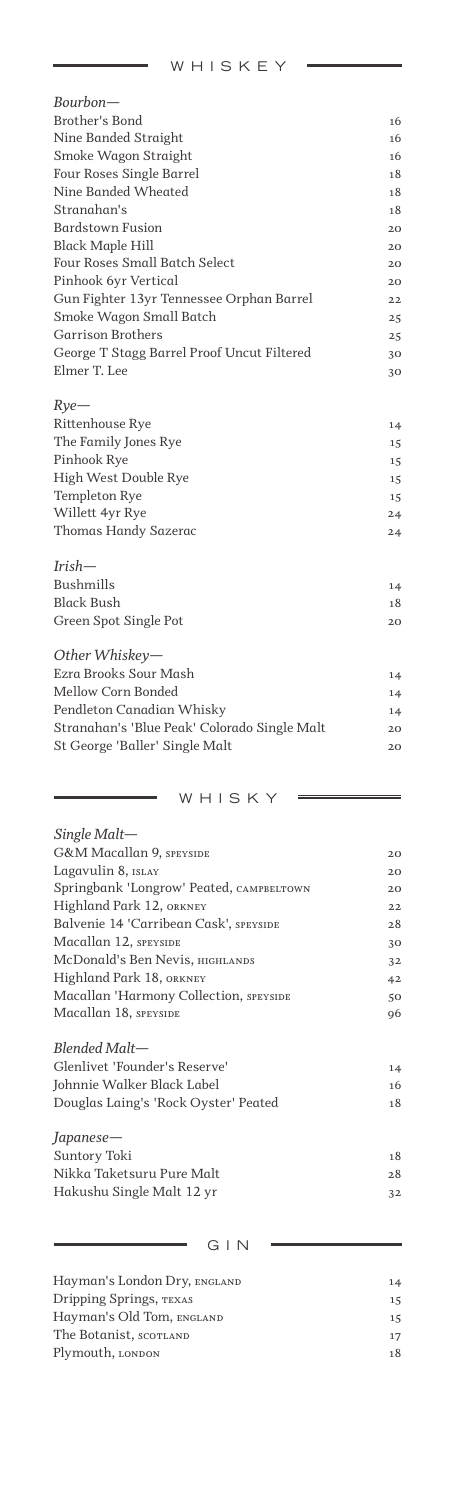| WINE BY THE GLASS                                 |        |
|---------------------------------------------------|--------|
| $Sparkling-$                                      |        |
| Adami Extra Dry Prosecco, Valdobiaddene, 1TA      | 14/54  |
| Markus Huber 'June's' Rosé, AUT                   | 14/54  |
| Schramsberg 'Mirabelle' Rosé, North Coast, CA     | 19/74  |
| Jacques Lassaigne Blanc de Blancs, Champagne, FRA | 28/110 |
| White-                                            |        |
| Lieu Dit Melon de Bourgogne, Santa Maria, CA      | 15/58  |
| Jermann Pinot Grigio, Friuli, ITA                 | 15/58  |
| Santo Assyrtiko, Santorini, GRE                   | 17/66  |
| Adelsheim Chardonnay, Willamette Valley, OR       | 18/70  |
| Bernard Fleuriet Sauv Blanc, Sancerre, FRA        | 22/86  |
| Jordan Chardonnay, Russian River Valley, CA       | 22/86  |
| Bernard Defaix 'Vaillons', Chablis, FRA           | 25/98  |
| $Rosé-$                                           |        |
| Peyrassol 'Commandeurs', Côtes de Provence, FRA   | 19/74  |
| Scribe 'The Empress' Rosé, Sonoma, CA             | 20/78  |
| $Red-$                                            |        |
| Felino by Paul Hobbs Malbec, Mendoza, ARG         | 15/58  |
| Chateau St. Cosme 'Albion', Côtes du Rhône, FRA   | 16/62  |
| Domaine de Fa Gamay, Beaujolais FRA               | 17/66  |
| Communica 'Vi Del Mas' Garnacha, Monsant, ESP     | 18/70  |
| Foxen Pinot Noir, Santa Maria Valley, CA          | 19/74  |
| Hugues Pavelot, Chorey-Les Beaune, FRA            | 25/98  |
| Faust Cabernet Sauvignon, Napa Valley, CA         | 28/110 |

BEER

*Draft—*

*Oscar Blues 'Mama's Little Yella Pils'Longmont, co 8 Telluride Brewing Co. Redfish Red Ale Telluride, co 8 Breckenridge Juice Drop Hazy IPA Breckenridge, co 8 Guinness Stout Dublin, ire 8*

| Bottled—                     |   |
|------------------------------|---|
| Coors Light                  | 6 |
| Coors Original               | 6 |
| Amstel Light                 | 7 |
| Modelo Especial              | 7 |
| Kronenbourg 1664 Blanc       | 7 |
| St. Pauli Girl Non-Alcoholic | 7 |
| Aval Cider                   | 8 |
|                              |   |
| SHOT & A BEER                |   |

*Aspen & Austin locals only— Coors Light, or Coors OG & Bourbon or Tequila 9*

|                         |   | NON ALCOHOLIC      |   |
|-------------------------|---|--------------------|---|
| <b>Stumptown Coffee</b> | 4 | Acqua Panna        | 9 |
| Espresso                | 5 | San Pellegrino     | 9 |
| Cappuccino              | 6 | Topo Chico         | 6 |
| Latte                   | 6 | Mexican Coke       | 5 |
| Two Leaves Hot Tea      | 6 | Diet Coke          | 5 |
| Two Leaves Iced Tea     | 5 | Blueberry Lemonade | 6 |
|                         |   |                    |   |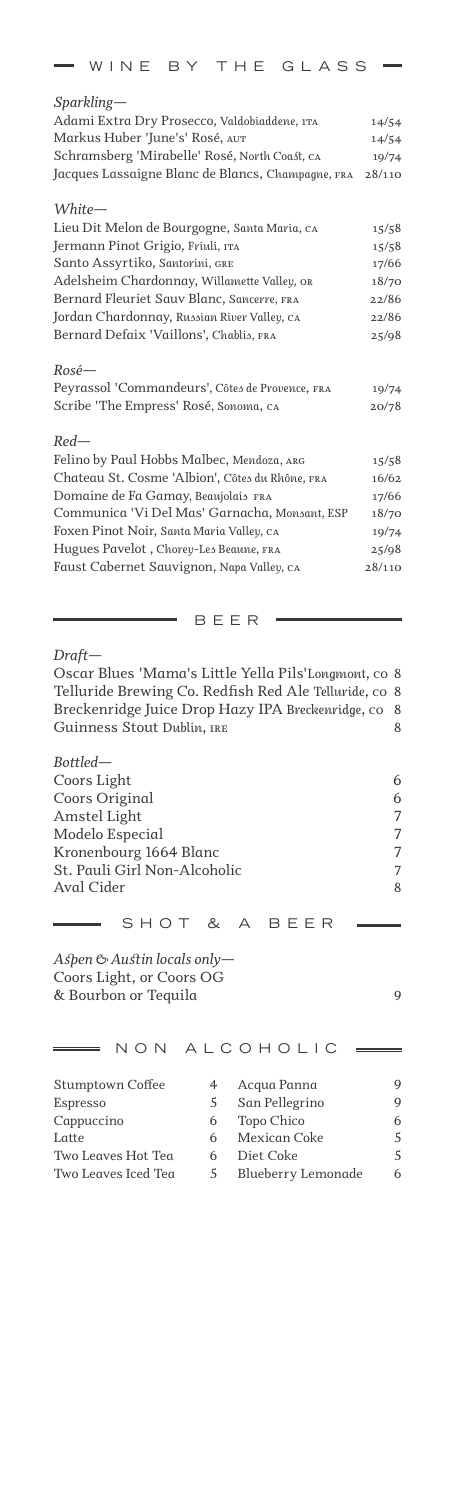|  |  |  | S P A R K L I N G |  |
|--|--|--|-------------------|--|
|  |  |  |                   |  |

| 0   A I\ I\ L   I V G                                              |      |
|--------------------------------------------------------------------|------|
| $Sparkling-$                                                       |      |
| W108 Val de Mer 'Non Dosé Cremant, FRANCE NV                       | 80   |
| W101 Jean Noel Gagnard 'Grand Lys', FRANCE NV                      | 125  |
| $Champagne$ —                                                      |      |
| W127 Legras & Haas Blanc de Blancs Brut, NV                        | 140  |
| W139 Andre Clouet 'Grande Reserve' Brut, NV                        | 165  |
| W <sub>133</sub> Marie Courtin 'Efflorescence' Extra Brut, NV      | 176  |
| W <sub>123</sub> Benoit Lahaye Brut Nature, NV                     | 190  |
| W <sub>114</sub> Benoit Dehu 'Cuvée La Rue Noyers' Extra Brut, '16 | 210  |
| W <sub>136</sub> Vilmart et Cie Grand Cellier Brut, NV             | 215  |
| $W_{137}$ Doyard 'Revolution' Blanc de Blancs, Brut, NV            | 215  |
| W124 Dom Perignon Brut, '12                                        | 575  |
| W126 Krug Grande Cuvée Brut, MV                                    | 650  |
| W <sub>122</sub> Louis Roederer 'Cristal' Brut, '12                | 700  |
| W121 Philipponnat 'Clos des Goisses' Brut '09                      | 725  |
| W <sub>129</sub> Salon Le Mesnil 'Cuvee 'S' Brut, '06              | 1200 |
| W <sub>199</sub> Salon Le Mesnil 'Cuvee 'S' Brut, 'os 1.5L Mag     | 8000 |
| Rosé Champagne/Sparkling-                                          |      |
| W <sub>110</sub> Val de Mer 'Brut Nature' Rosé, NV                 | 80   |
| W131 Andre Clouet Brut Rosé, NV                                    | 165  |
|                                                                    |      |

| W <sub>135</sub> Chartogne Taillet 'Sainte Anne' Brut Rosé, NV | 170 |
|----------------------------------------------------------------|-----|
| W120 Billecart-Salmon Brut Rosé, NV                            | 195 |
| W130 Marie-Courtin 'Indulgence' Brut Rosé, '15                 | 226 |
| W <sub>132</sub> Krug Brut Rosé, <sub>NV</sub>                 | 795 |
| W <sub>140</sub> Fleur de Miraval 'Exclusivement' Rosé, NV     | 825 |
|                                                                |     |

 $=$  WHITE WINE =

|      | France—                                                          |            |
|------|------------------------------------------------------------------|------------|
|      | X200 Camille Giroud, BOURGOGNE '19                               | 95         |
|      | X210 Val de Mer, CHABLIS '20                                     | 99         |
|      | X219 Moreau Naudet, CHABLIS '20                                  | 100        |
| X211 | Laporte 'Rochoy' SANCERRE '19                                    | 110        |
|      | X219 Lavantureux 'Vauprin', CHABLIS '20                          | 125        |
|      | X212 Domaine Bruno Clair, MARSANNAY '19                          | 135        |
|      | X222 Lucien Crochet 'Le Chéne Marchand, SANCERRE '19             | 110        |
|      | X227 Lavantureux 1er Cru 'Vau de Vey', CHABLIS '20               | 140        |
|      | X245 Chateau Carbonnieux, PESSAC-LEOGNAN '18                     | 150        |
|      | X251 Bessin-Tremblay 1er Cru 'Montmains', CHABLIS '20            | 160        |
|      | X225 Armand Heitz 1er Cru 'Morgeot' CHASS MONTRACHET '19         | 205        |
|      | X230 Alphonse Mellot 'Edmond' Sauv Blanc, SANCERRE '18           | 214        |
|      | X <sub>243</sub> Matrot 1er Cru, MEURSAULT-BLAGNY '19            | 220        |
|      | X220 Jean Pascal 1er Cru 'Hameau de Blagny' PUL. MONT. '19       | 225        |
|      | X226 Alvina Pernot 'Clos des Noyers Bret,' PULIGNY-MONT. '20 225 |            |
|      | X247 Lavantureux Grand Cru 'Bougros', CHABLIS 20                 | 260        |
|      | X235 Marc Morey 1er Cru 'En Virondot' CHASS. MONTRA. '16         | 290        |
| X241 | Pierre Morey 'Les Terrres Blanches' MEURSAULT '15                | 325        |
|      | X229 Guy Amiot 1er Cru 'Caillerets' CHASS. MONTRA. '16           | 340        |
|      | X250 Comt. de Cherisey 1er Cru 'Chalumeax,' PUL. MONT. '18       | 380        |
|      | X240 Camille Giroud, CORTON CHARLEMAGNE '19                      | 650        |
|      | X228 Dm. des Lambrays 1er Cru 'Cailleret,' PUL. MONT. '19        | 675        |
|      | X252 Alvina Pernot Grand Cru, CHEVALIER-MONTRACHET '20           | 1275       |
|      | X288 Domaine de la Romanée Conti, corton CHARLEMAGNE'17 4200     |            |
| X289 | Domaine de la Romanée Conti, MONTRACHET '17                      | 8000       |
|      | Italy/Spain/Alsace/-                                             |            |
|      | X263 Korsič Friulano, COLLIO '19                                 | 88         |
|      | X268 R. Lopez de Heredia 'Viña Gravonia,' RIOJA '14              | 120        |
| X265 | La Spinetta Sauvignon Blanc, LANGHE '18                          | 126        |
|      | X269 Poggio alle Gazze d' Ornellaia Sauv Blanc, TUSCANY '19      | 185        |
| X270 | Trimbach 'Cuvée Frédéric Emile' Riesling, ALSACE '11             | 225        |
|      | United States—                                                   |            |
|      | X277 Habit Wine Co. Sauvignon Blanc, SANTA YNEZ, CA '19          |            |
|      | X275 Caduceus Blanc 'Dos Ladrones', YAVAPAI COUNTY, AZ '18       | 75         |
| X281 | Martin Woods 'Ajax Cellars' Chard, EOLA-АМІТҮ '19                | 90         |
| X280 | Hyde de Villaine Chardonnay, CARNEROS '18                        | 120        |
|      | X278 Hirsch Vineyards 'Estate' Chardonnay, SONOMA '19            | 150<br>180 |
|      | ree, Fisele Vinevard Squyianon Blanc, NARA 120                   | 200        |

*Eisele Vineyard Sauvignon Blanc, napa '20 290 Aubert 'Park Avenue' Chardonnay, sonoma coast '20 320 X284 X283*

*X279*

*Sine Qua Non 'Aperta' White Blend, california '19 500*